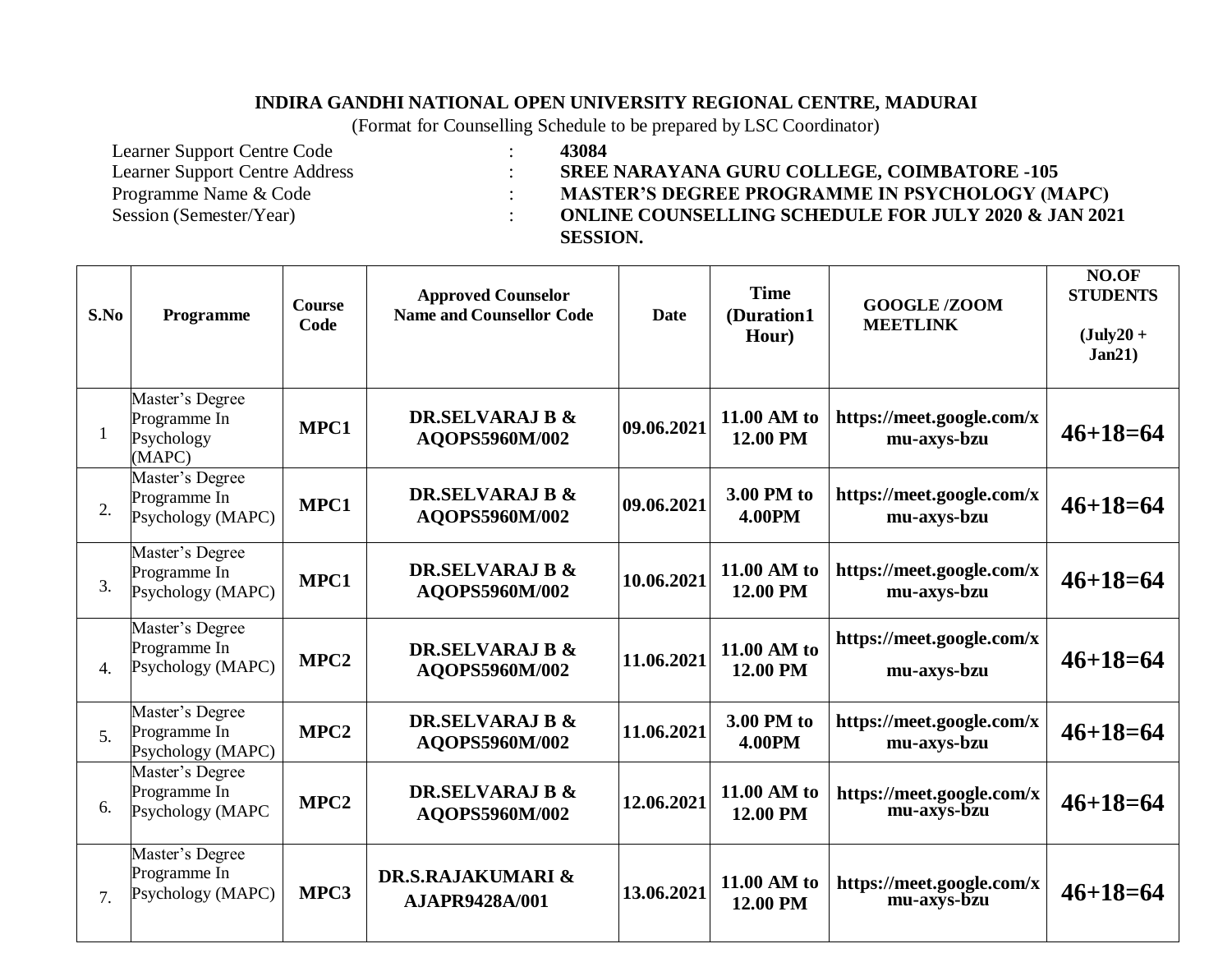| 8.  | Master's Degree<br>Programme In<br>Psychology (MAPC) | MPC3 | DR.S.RAJAKUMARI &<br><b>AJAPR9428A/001</b>                | 13.06.2021 | 3.00 PM to<br><b>4.00PM</b>  | https://meet.google.com/x<br>mu-axys-bzu | $46 + 18 = 64$ |
|-----|------------------------------------------------------|------|-----------------------------------------------------------|------------|------------------------------|------------------------------------------|----------------|
| 9.  | Master's Degree<br>Programme In<br>Psychology (MAPC) | MPC3 | <b>DR.S.RAJAKUMARI &amp;</b><br><b>AJAPR9428A/001</b>     | 14.06.2021 | 11.00 AM to<br>12.00 PM      | https://meet.google.com/x<br>mu-axys-bzu | $46 + 18 = 64$ |
| 10  | Master's Degree<br>Programme In<br>Psychology (MAPC) | MPC4 | DR.S.RAJAKUMARI &<br><b>AJAPR9428A/001</b>                | 15.06.2021 | 11.00 AM to<br>12.00 PM      | https://meet.google.com/x<br>mu-axys-bzu | $46 + 18 = 64$ |
| 11  | Master's Degree<br>Programme In<br>Psychology (MAPC) | MPC4 | DR.S.RAJAKUMARI &<br><b>AJAPR9428A/001</b>                | 15.06.2021 | 3.00 PM to<br><b>4.00 PM</b> | https://meet.google.com/w<br>my-vmzn-yzu | $46 + 18 = 64$ |
| 12  | Master's Degree<br>Programme In<br>Psychology (MAPC) | MPC4 | <b>DR.S.RAJAKUMARI &amp;</b><br><b>AJAPR9428A/001</b>     | 16.06.2021 | 11.00 AM to<br>1.00 PM       | https://meet.google.com/w<br>my-vmzn-yzu | $46+18=64$     |
| 13. | Master's Degree<br>Programme In<br>Psychology (MAPC) | MPC5 | <b>DR.U.L.BHUVANESWARI &amp;</b><br>APLPB9115P/001        | 17.06.2021 | 11.00 AM to<br>12.00 PM      | https://meet.google.com/w<br>my-vmzn-yzu | $46 + 18 = 64$ |
| 14  | Master's Degree<br>Programme In<br>Psychology (MAPC) | MPC5 | <b>DR.U.L.BHUVANESWARI &amp;</b><br><b>APLPB9115P/001</b> | 17.06.2021 | 3.00 PM to<br><b>4.00 PM</b> | https://meet.google.com/x<br>mu-axys-bzu | $46+18=64$     |
| 15  | Master's Degree<br>Programme In<br>Psychology (MAPC) | MPC5 | <b>DR.U.L.BHUVANESWARI &amp;</b><br>APLPB9115P/001        | 18.06.2021 | 11.00 AM to<br>12.00PM       | https://meet.google.com/x<br>mu-axys-bzu | $46 + 18 = 64$ |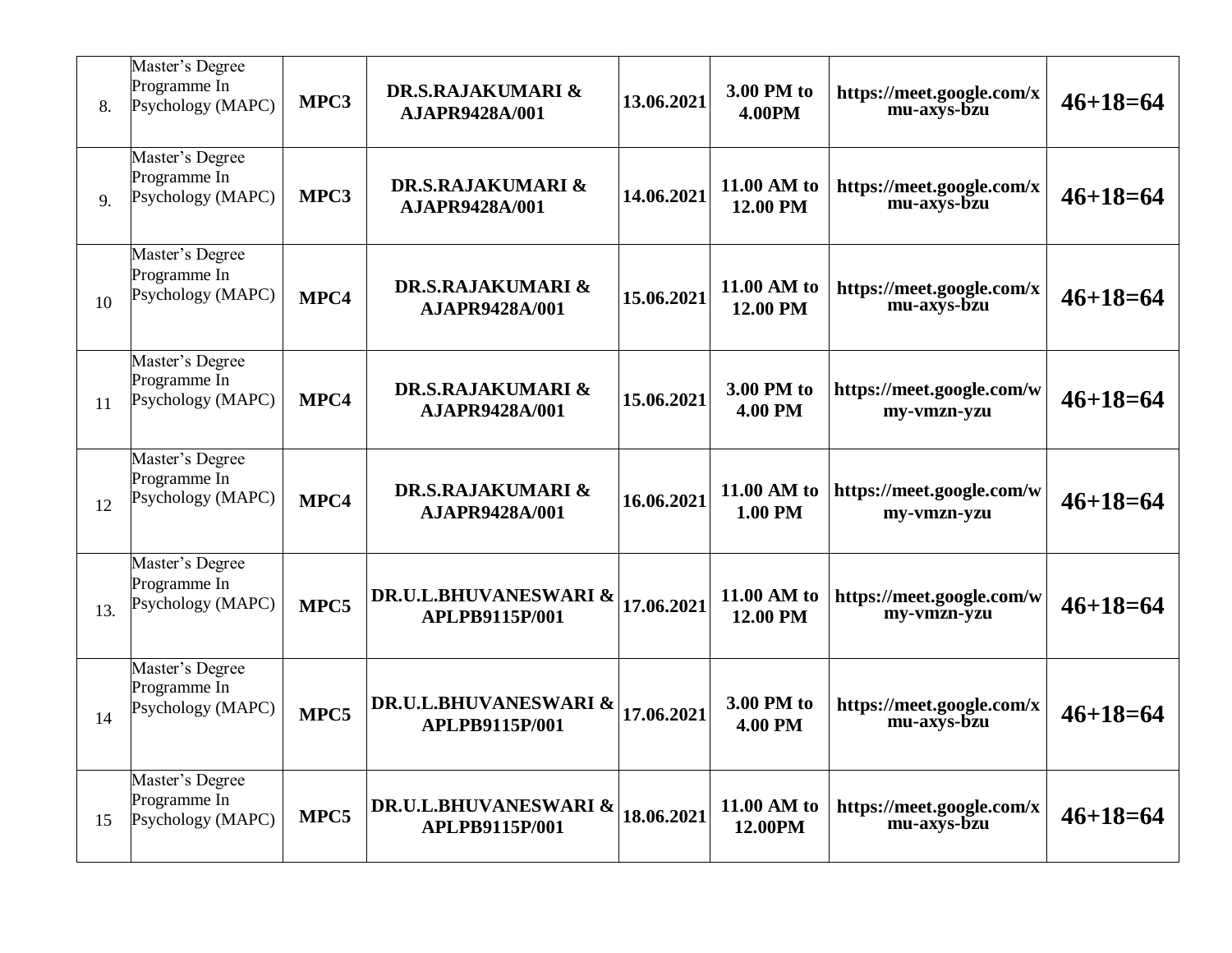| 16 | Master's Degree<br>Programme In<br>Psychology (MAPC) | MPC <sub>6</sub> | DR.U.L.BHUVANESWARI &<br><b>APLPB9115P/001</b> | 19.06.2021 | 11.00 AM to<br>12.00PM      | https://meet.google.com/x<br>mu-axys-bzu | $46 + 18 = 64$ |
|----|------------------------------------------------------|------------------|------------------------------------------------|------------|-----------------------------|------------------------------------------|----------------|
| 17 | Master's Degree<br>Programme In<br>Psychology (MAPC) | MPC <sub>6</sub> | DR.U.L.BHUVANESWARI &<br>APLPB9115P/001        | 19.06.2021 | 3.00 PM to<br><b>4.00PM</b> | https://meet.google.com/x<br>mu-axys-bzu | $46 + 18 = 64$ |
| 18 | Master's Degree<br>Programme In<br>Psychology (MAPC) | MPC <sub>6</sub> | DR.U.L.BHUVANESWARI & <br>APLPB9115P/001       | 20.06.2021 | 11.00 AM to<br>12.00PM      | https://meet.google.com/x<br>mu-axys-bzu | $46+18=64$     |

# **21.05.2021**

Vs

**Coordinator Signature**

**CO-ORDINATOR** INDIRA GANDHI NATIONAL OPEN UNIVERSITY STUDY CENTRE 43084 SREE NARAYANA GURU COLLEGE COIMBATORE - 641 105.